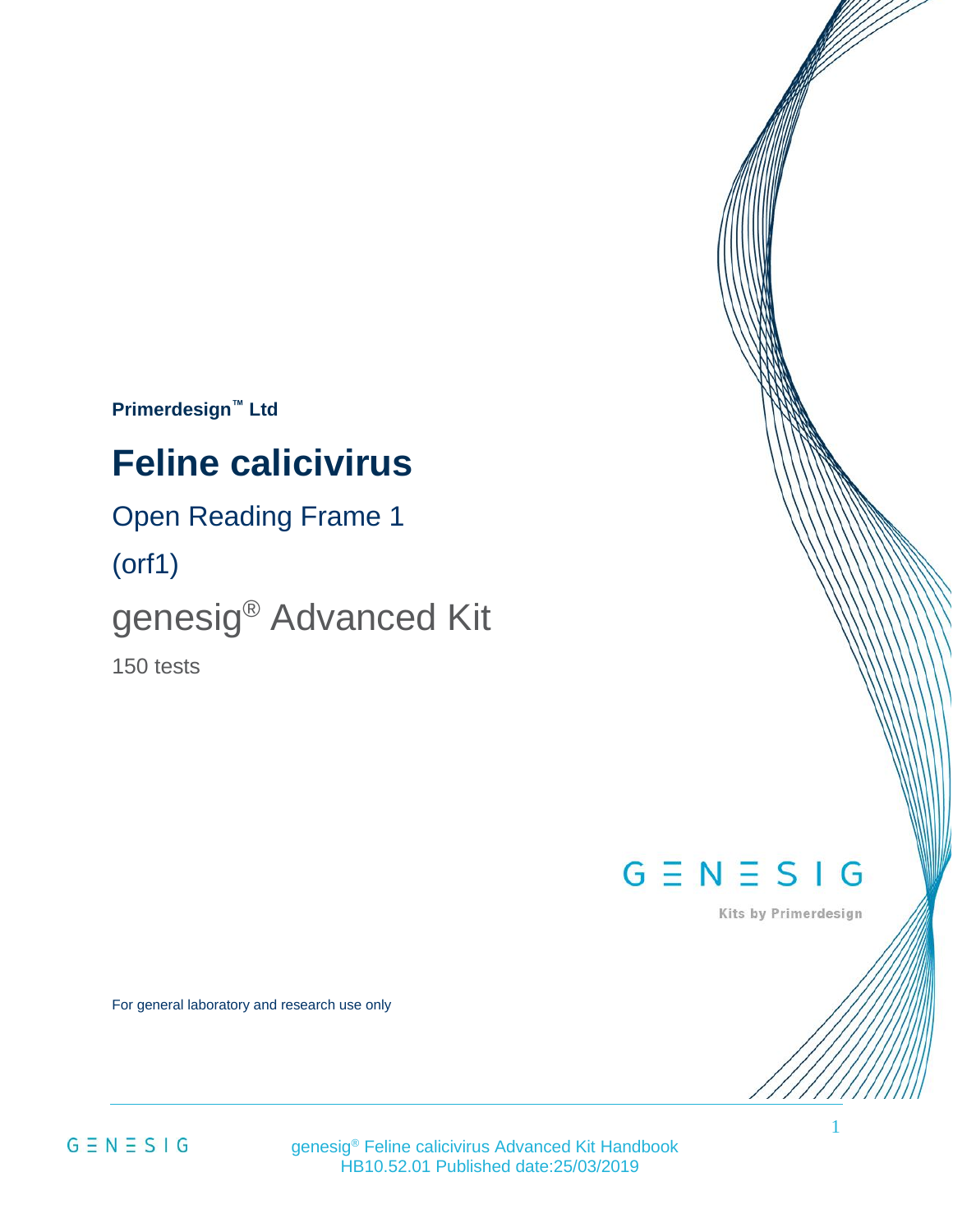# **Introduction to Feline calicivirus**

Feline calicivirus (FCV) is a single stranded RNA virus which typically causes a selflimiting oral and upper respiratory tract disease in cats. FCV belongs to the Caliciviridae family of viruses which also includes significant human pathogens such as norovirus and sapovirus. The genome is approximately 7.7 kb long, it is polyadenylated at the 3' end and bound by a virally-encoded protein at the 5'-end. It encodes three open reading frames (ORFs). ORF 1 codes for the non-structural proteins including a viral protease and an RNA-dependent RNA polymerase. ORF 2 codes for the major capsid protein and shows sequence variability depending on strain, and ORF 3 encodes a minor structural protein.

Cats can be infected with FCV via the nasal, oral or conjunctival routes. Indirect transmission is also possible, especially in an environment such as a cattery where secretions may contaminate cages, feed and personnel. The virus can persist for several weeks when on dried surfaces at room temperature and longer in colder wetter conditions. Most infected cats shed the virus in secretions within 30 days of being infected. Some remain carriers and shedders for life, although most will eliminate the disease. The virus predominantly replicates in the oral and respiratory tissues, although some strains vary in their tissue tropisms and pathogenicity and it may also affect the joints or skin.

The most common clinical sign of the disease is oral ulcerations which are usually observed on the tip of the tongue and can rupture with necrosis of the overlying epithelium. Lesions can also be observed in the joints of infected cats which can lead to lameness as a result of acute synovitis. Other symptoms that are observed include conjunctivitis, sneezing, fever, anorexia, ocular and nasal discharge, excessive salivation, gingivitis and oedema. Diagnosis of FCV is difficult without specific tests because the symptoms are similar to other feline respiratory diseases, especially feline herpes virus.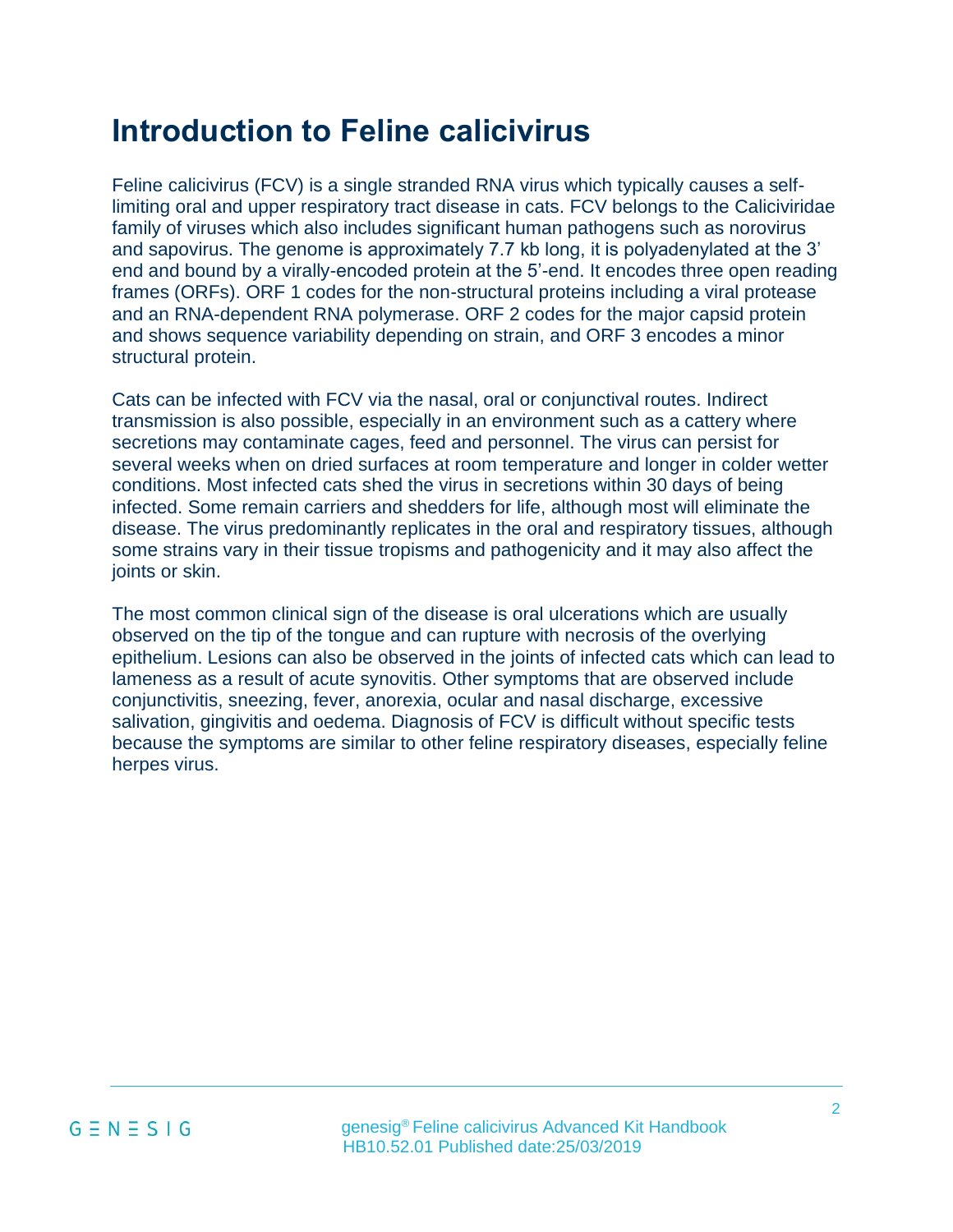# **Specificity**

The Primerdesign genesig Kit for Feline calicivirus (FCV) genomes is designed for the in vitro quantification of FCV genomes. The kit is designed to have a broad detection profile. Specifically, the primers represent 100% homology with over 95% of the NCBI database reference sequences available at the time of design.

The dynamics of genetic variation means that new sequence information may become available after the initial design. Primerdesign periodically reviews the detection profiles of our kits and when required releases new versions.

If you require further information, or have a specific question about the detection profile of this kit then please send an email to enquiry@primerdesign.co.uk and our bioinformatics team will answer your question.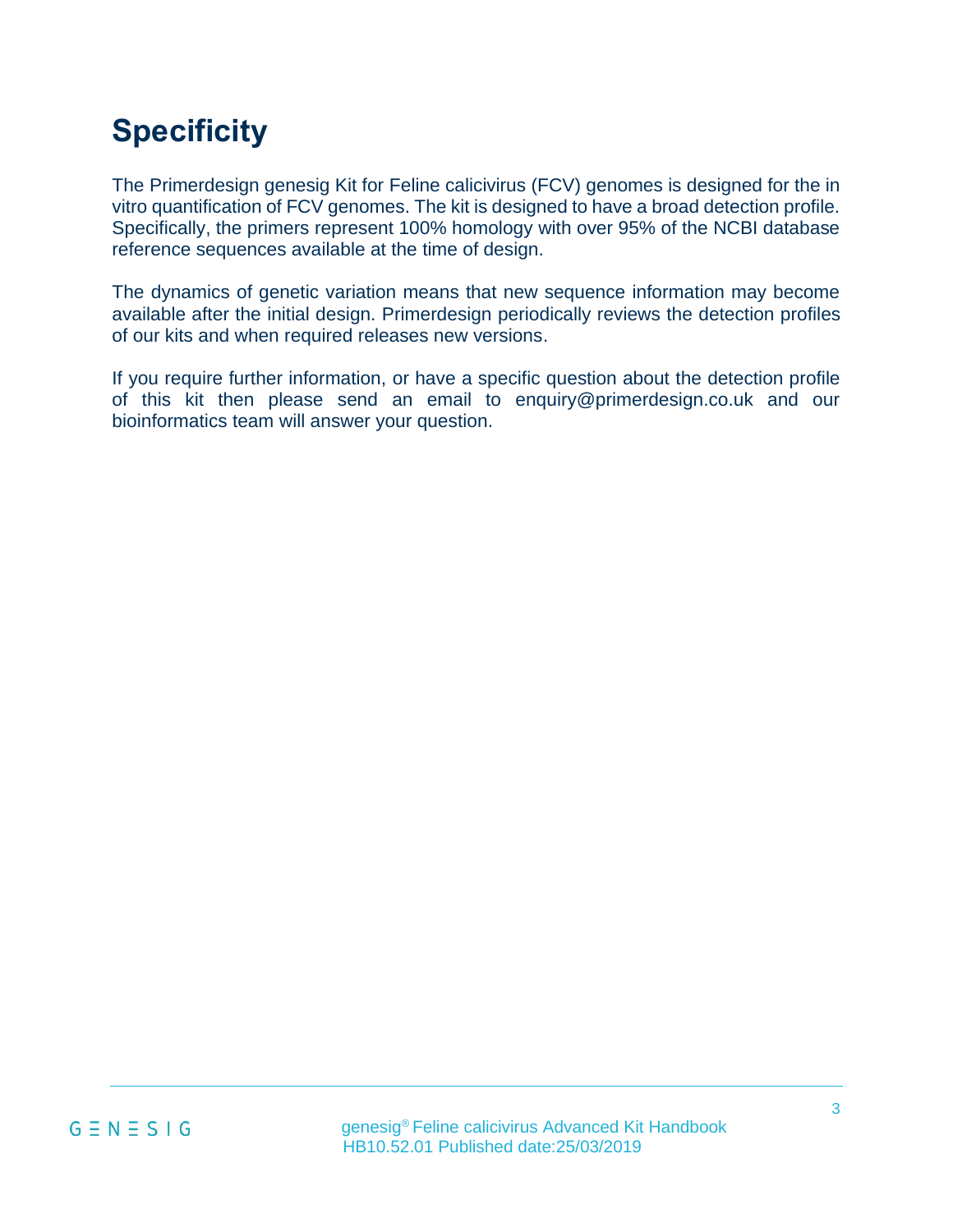### **Kit contents**

- **FCV specific primer/probe mix (150 reactions BROWN)** FAM labelled
- **FCV positive control template (for Standard curve RED)**
- **Internal control control primer/probe mix (150 reactions BROWN) VIC labelled as standard**
- **Internal extraction control RNA (150 reactions BLUE)**
- **Endogenous control primer/probe mix (150 reactions BROWN)** FAM labelled
- **RNase/DNase free water (WHITE)** for resuspension of primer/probe mix
- **Template preparation buffer (YELLOW)** for resuspension of positive control template and internal control template

### **Reagents and equipment to be supplied by the user**

#### **Real-Time PCR Instrument**

Ability to detect FAM and VIC channels

#### **Extraction kit**

This kit is recommended for use with genesig Easy DNA/RNA extraction kit. However, it is designed to work well with all processes that yield high quality RNA with minimal PCR inhibitors.

#### **oasig® Lyophilised OneStep RT-qPCR Master Mix or Precision®PLUS OneStep 2X RT-qPCR Master Mix**

This kit is recommended for use with Primerdesign OneStep 2X RT-qPCR master mixes.

**Pipettors and Tips**

**Vortex and Centrifuge**

**Thin walled 1.5ml PCR reaction tubes**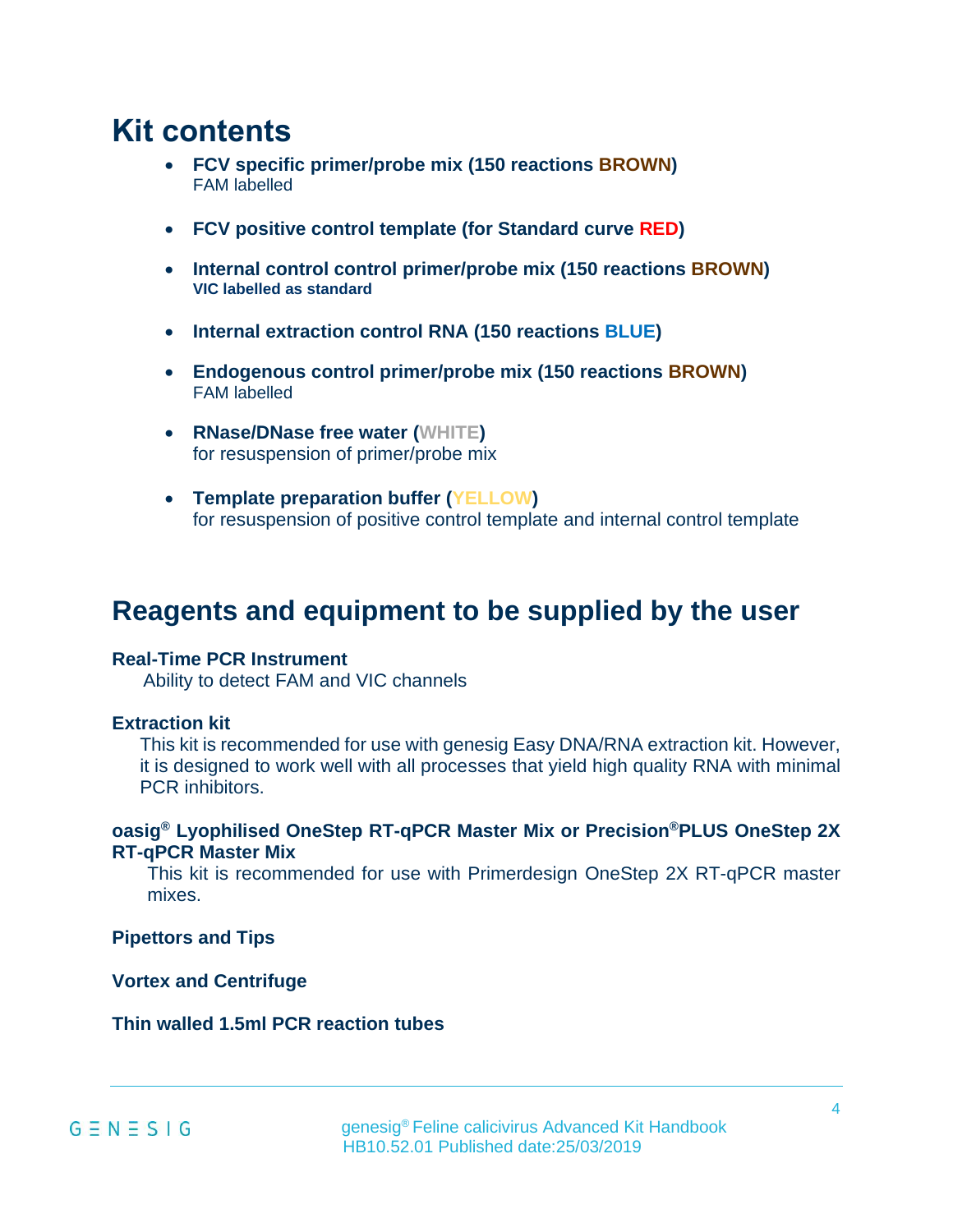### **Kit storage and stability**

This kit is stable at room temperature but should be stored at -20ºC on arrival. Once the lyophilised components have been resuspended they should not be exposed to temperatures above -20ºC for longer than 30 minutes at a time and unnecessary repeated freeze/thawing should be avoided. The kit is stable for six months from the date of resuspension under these circumstances.

Primerdesign does not recommend using the kit after the expiry date stated on the pack.

### **Suitable sample material**

All kinds of sample material suited for PCR amplification can be used. Please ensure the samples are suitable in terms of purity, concentration, and RNA/DNA integrity. Always run at least one negative control with the samples. To prepare a negative control, replace the template RNA sample with RNase/DNase free water.

### **Dynamic range of test**

Under optimal PCR conditions genesig kits have very high priming efficiencies of  $>90\%$  and can detect between  $1x10^8$  and  $1x10^2$  copies of target template.

### **Notices and disclaimers**

This product is developed, designed and sold for research purposes only. It is not intended for human diagnostic or drug purposes or to be administered to humans unless clearly expressed for that purpose by the Food and Drug Administration in the USA or the appropriate regulatory authorities in the country of use. During the warranty period Primerdesign genesig detection kits allow precise and reproducible data recovery combined with excellent sensitivity. For data obtained by violation to the general GLP guidelines and the manufacturer's recommendations the right to claim under guarantee is expired. PCR is a proprietary technology covered by several US and foreign patents. These patents are owned by Roche Molecular Systems Inc. and have been sub-licensed by PE Corporation in certain fields. Depending on your specific application you may need a license from Roche or PE to practice PCR. Additional information on purchasing licenses to practice the PCR process may be obtained by contacting the Director of Licensing at Roche Molecular Systems, 1145 Atlantic Avenue, Alameda, CA 94501 or Applied Biosystems business group of the Applera Corporation, 850 Lincoln Centre Drive, Foster City, CA 94404. In addition, the 5' nuclease assay and other homogeneous amplification methods used in connection with the PCR process may be covered by U.S. Patents 5,210,015 and 5,487,972, owned by Roche Molecular Systems, Inc, and by U.S. Patent 5,538,848, owned by The Perkin-Elmer Corporation.

### **Trademarks**

Primerdesign™ is a trademark of Primerdesign Ltd.

genesig<sup>®</sup> is a registered trademark of Primerdesign Ltd.

oasig® is a trademark of Primerdesign Ltd.

The PCR process is covered by US Patents 4,683,195, and 4,683,202 and foreign equivalents owned by Hoffmann-La Roche AG. BI, ABI PRISM® GeneAmp® and MicroAmp® are registered trademarks of the Applera Genomics (Applied Biosystems Corporation). BIOMEK® is a registered trademark of Beckman Instruments, Inc.; iCycler™ is a registered trademark of Bio-Rad Laboratories, Rotor-Gene® is a registered trademark of QIAGEN. LightCycler®, GeneAmp®, TaqMan® and AmpliTaqGold® are registered trademarks of Roche Molecular Systems, Inc. The purchase of the Primerdesign reagents cannot be construed as an authorization or implicit license to practice PCR under any patents held by Hoffmann-LaRoche Inc.

 genesig® Feline calicivirus Advanced Kit Handbook HB10.52.01 Published date:25/03/2019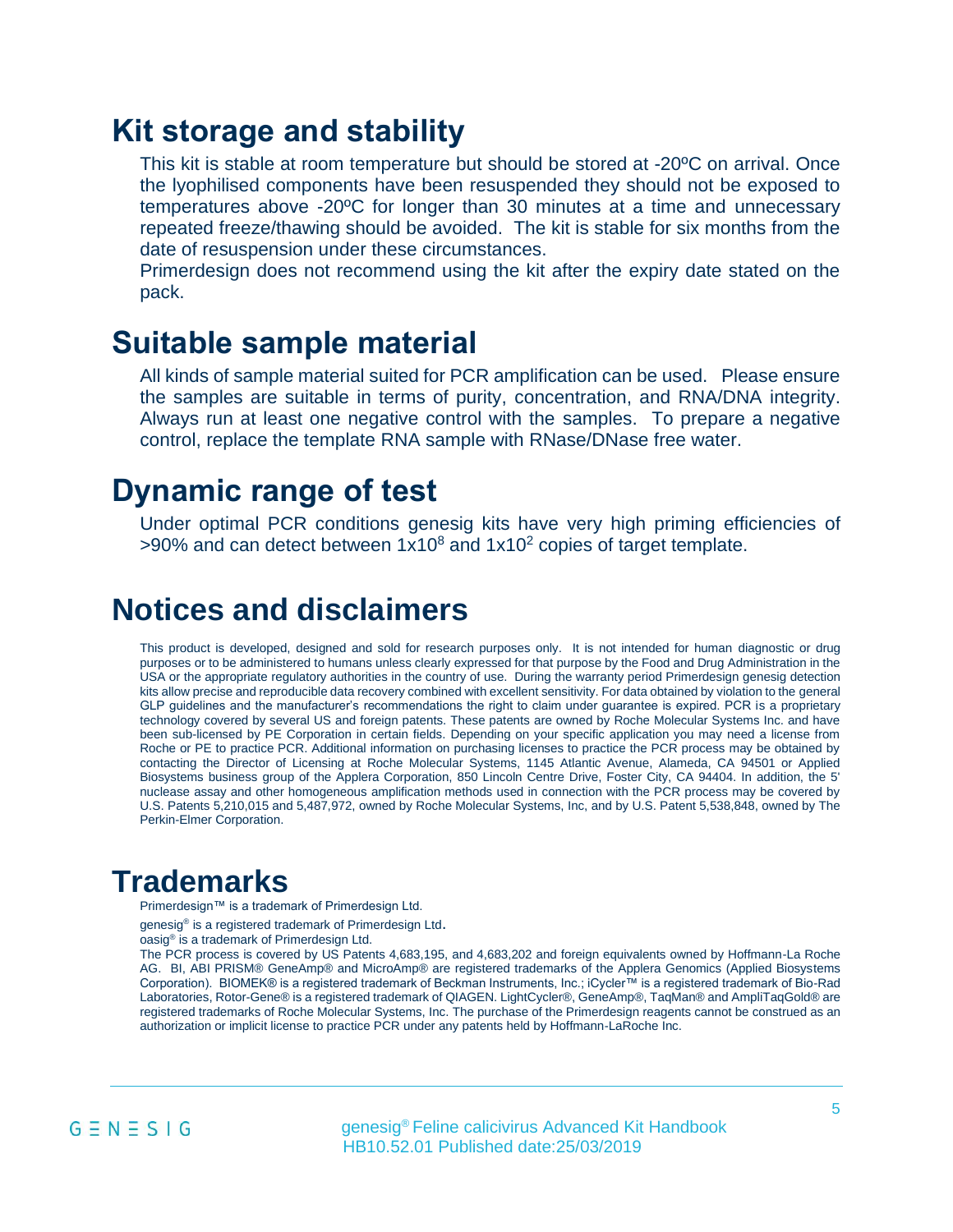## **Principles of the test**

#### **Real-Time PCR**

A FCV specific primer and probe mix is provided and this can be detected through the FAM channel.

The primer/probe mix provided exploits the so-called TaqMan® principle. During PCR amplification, forward and reverse primers hybridise to the target cDNA. Fluorogenic probes are included in the same reaction mixture, which consists of a DNA probe labelled with a 5`-dye and a 3`-quencher. During qPCR amplification, the probe is cleaved, and the reporter dye and quencher are separated. The resulting increase in fluorescence can be detected on a range of qPCR platforms.

#### **Positive control**

For copy number determination and as a positive control for the PCR set up, the kit contains a positive control template.

This can be used to generate a standard curve of FCV copy number / Cq value. Alternatively, the positive control can be used at a single dilution where full quantitative analysis of the samples is not required. Each time the kit is used, at least one positive control reaction must be included in the run. A positive result indicates that the primers and probes for detecting the target FCV gene worked properly in that particular experimental scenario. If a negative result is obtained the test results are invalid and must be repeated. Care should be taken to ensure that the positive control does not contaminate any other kit component which would lead to false-positive results. This can be achieved by handling this component in a Post PCR environment. Care should also be taken to avoid cross-contamination of other samples when adding the positive control to the run. This can be avoided by sealing all other samples and negative controls before pipetting the positive control into the positive control well.

#### **Negative control**

To confirm the absence of contamination, a negative control reaction should be included every time the kit is used. For this reaction, the RNase/DNase free water should be used instead of template. A negative result indicates that the reagents have not become contaminated while setting up the run.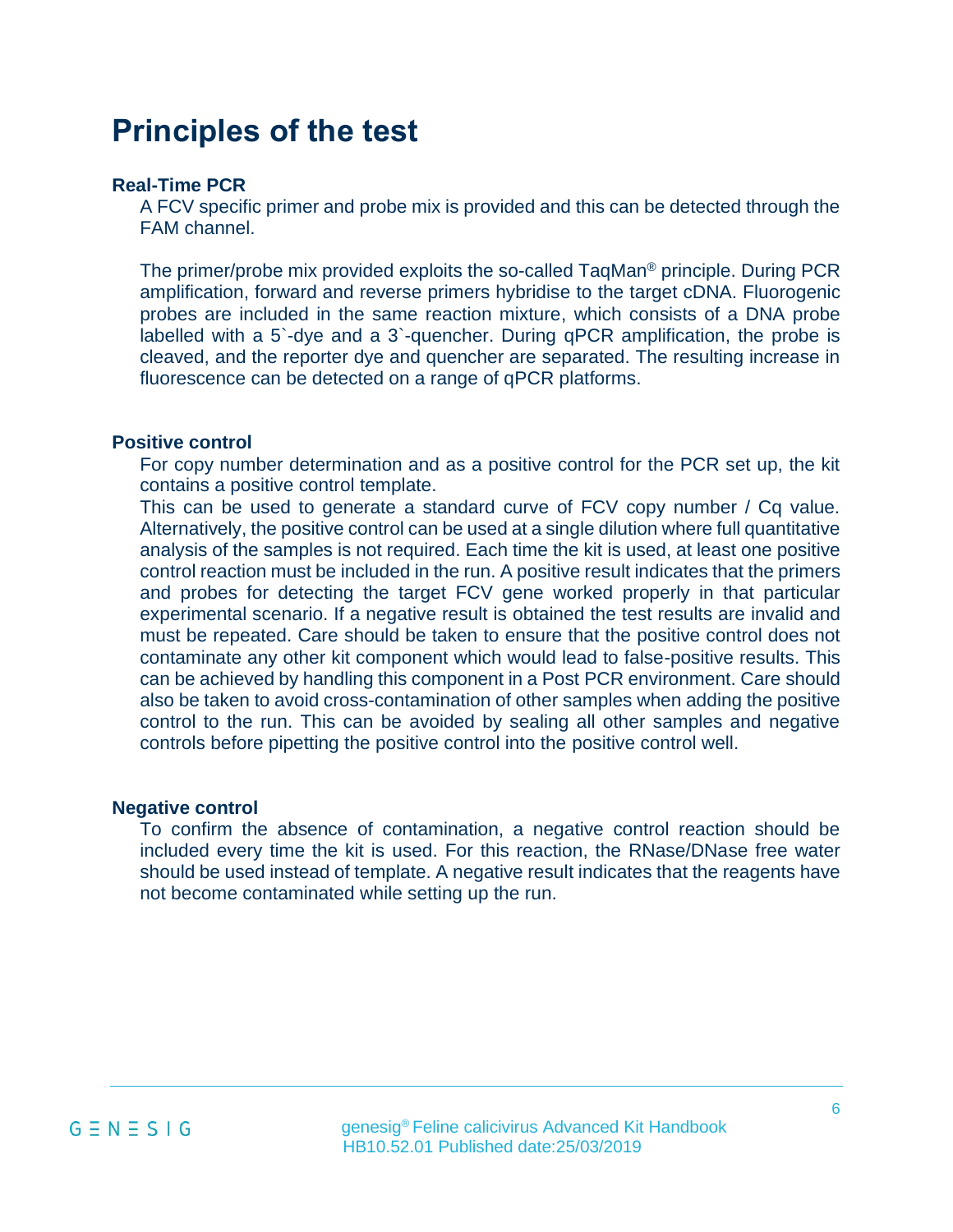#### **Internal RNA extraction control**

When performing RNA extraction, it is often advantageous to have an exogenous source of RNA template that is spiked into the lysis buffer. This control RNA is then co-purified with the sample RNA and can be detected as a positive control for the extraction process. Successful co-purification and qPCR for the control RNA also indicates that PCR inhibitors are not present at a high concentration.

A separate qPCR primer/probe mix are supplied with this kit to detect the exogenous RNA using qPCR. The PCR primers are present at PCR limiting concentrations which allows multiplexing with the target sequence primers. Amplification of the control cDNA does not interfere with detection of the FCV target cDNA even when present at low copy number. The Internal control is detected through the VIC channel and gives a Cq value of 28+/-3 depending on the level of sample dilution.

#### **Internal RNA extraction control**

To confirm extraction of a valid biological template, a primer and probe mix is included to detect an endogenous gene. Detection of the endogenous control is through the FAM channel and it is NOT therefore possible to perform a multiplex with the FCV primers. A poor endogenous control signal may indicate that the sample did not contain sufficient biological material.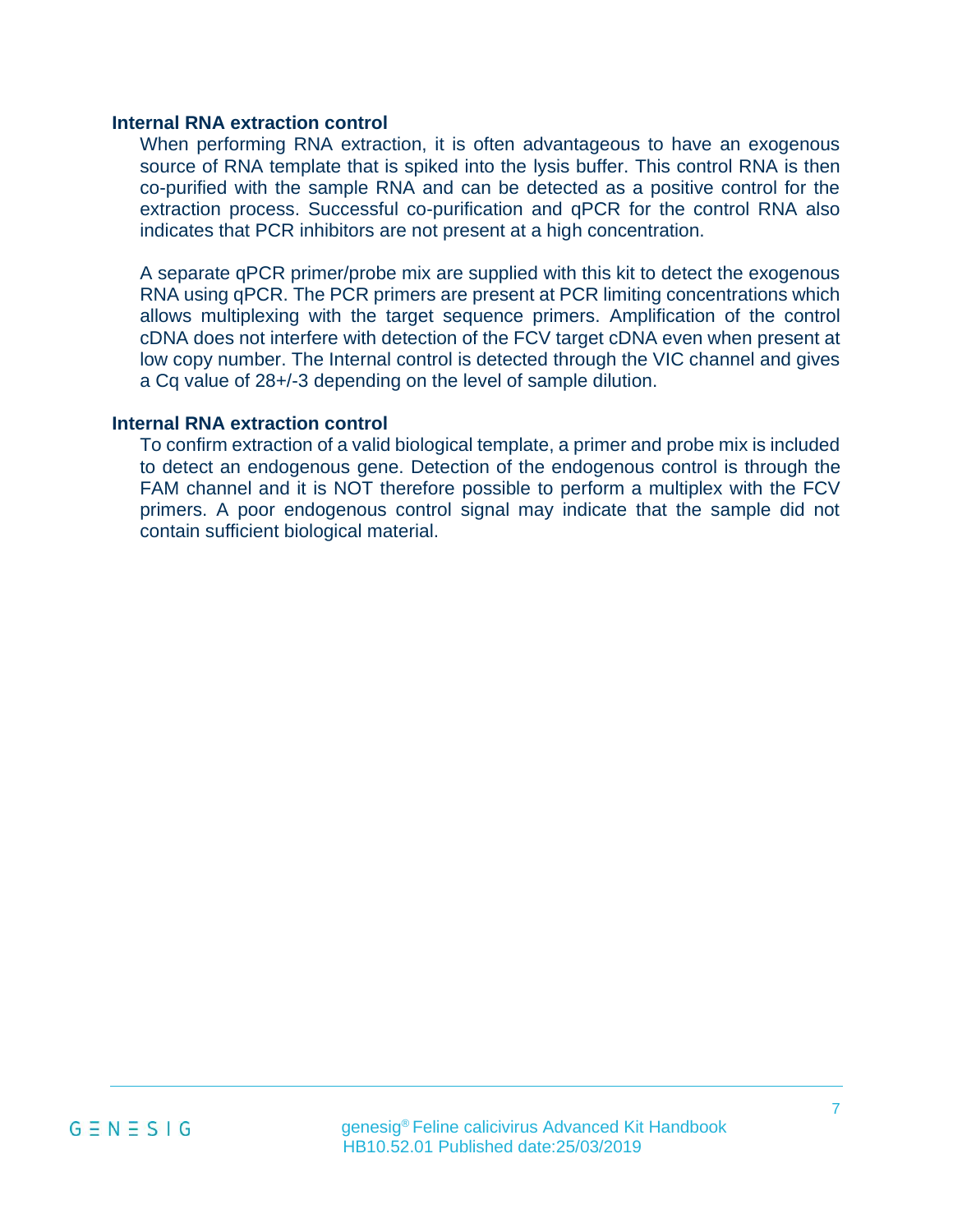# **Resuspension protocol**

To minimise the risk of contamination with foreign DNA, we recommend that all pipetting be performed in a PCR clean environment. Ideally this would be a designated PCR lab or PCR cabinet. Filter tips are recommended for all pipetting steps.

#### **1. Pulse-spin each tube in a centrifuge before opening.**

This will ensure lyophilised primer/probe mix is in the base of the tube and is not spilt upon opening the tube.

#### **2. Resuspend the FCV primer/probe mix in the RNase/DNase free water supplied, according to the table below:**

To ensure complete resuspension, vortex the tube thoroughly.

| Component – resuspend in water                       | Volume   |
|------------------------------------------------------|----------|
| <b>Pre-PCR pack</b>                                  |          |
| FCV primer/probe mix (BROWN)                         | $165$ µl |
| Internal extraction control primer/probe mix (BROWN) | 165 µl   |
| Endogenous control primer/probe mix (BROWN)          | 165 ul   |

**3. Resuspend internal control template and positive control template and in the template resuspension buffer supplied, according to the table below:**  To ensure complete resuspension, vortex the tube thoroughly.

| Component – resuspend in template preparation buffer |        |  |
|------------------------------------------------------|--------|--|
| <b>Pre-PCR heat-sealed foil</b>                      |        |  |
| Internal extraction control RNA (BLUE)               | 600 µl |  |
| <b>Post-PCR heat-sealed foil</b>                     |        |  |
| Positive control template (RED)*                     | 500 ul |  |

**\* This component contains high copy number template and is a VERY significant contamination risk. It must be opened and handled in a separate laboratory environment, away from the other components.**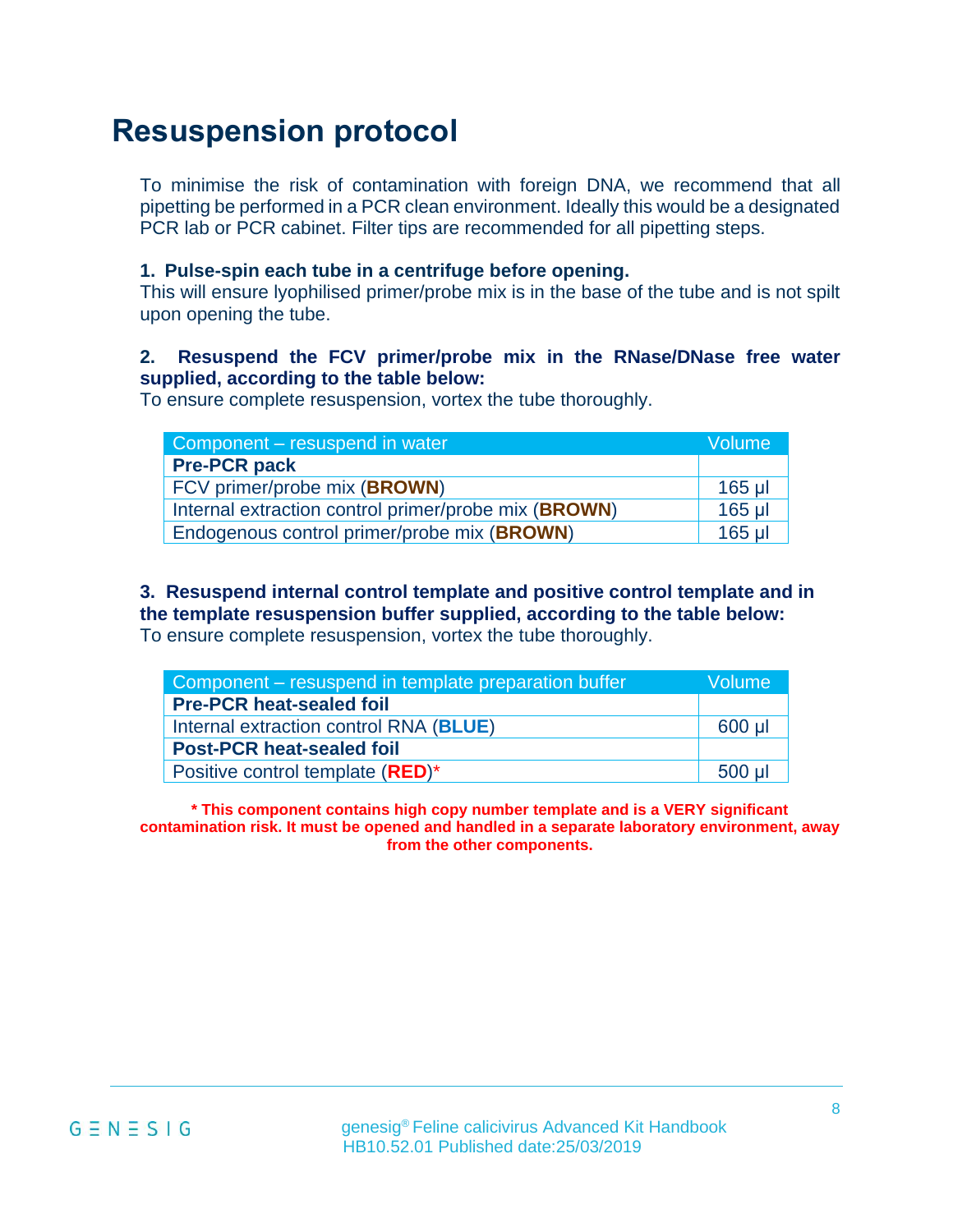# **RNA extraction**

The internal extraction control RNA can be added either to the RNA lysis/extraction buffer or to the RNA sample once it has been resuspended in lysis buffer.

#### **DO NOT add the internal extraction control RNA directly to the unprocessed biological sample as this will lead to degradation and a loss in signal.**

- 1. Add 4µl of the Internal extraction control RNA (**BLUE**) to each sample in RNA lysis/extraction buffer per sample.
- 2. Complete RNA extraction according to the manufacturer's protocols.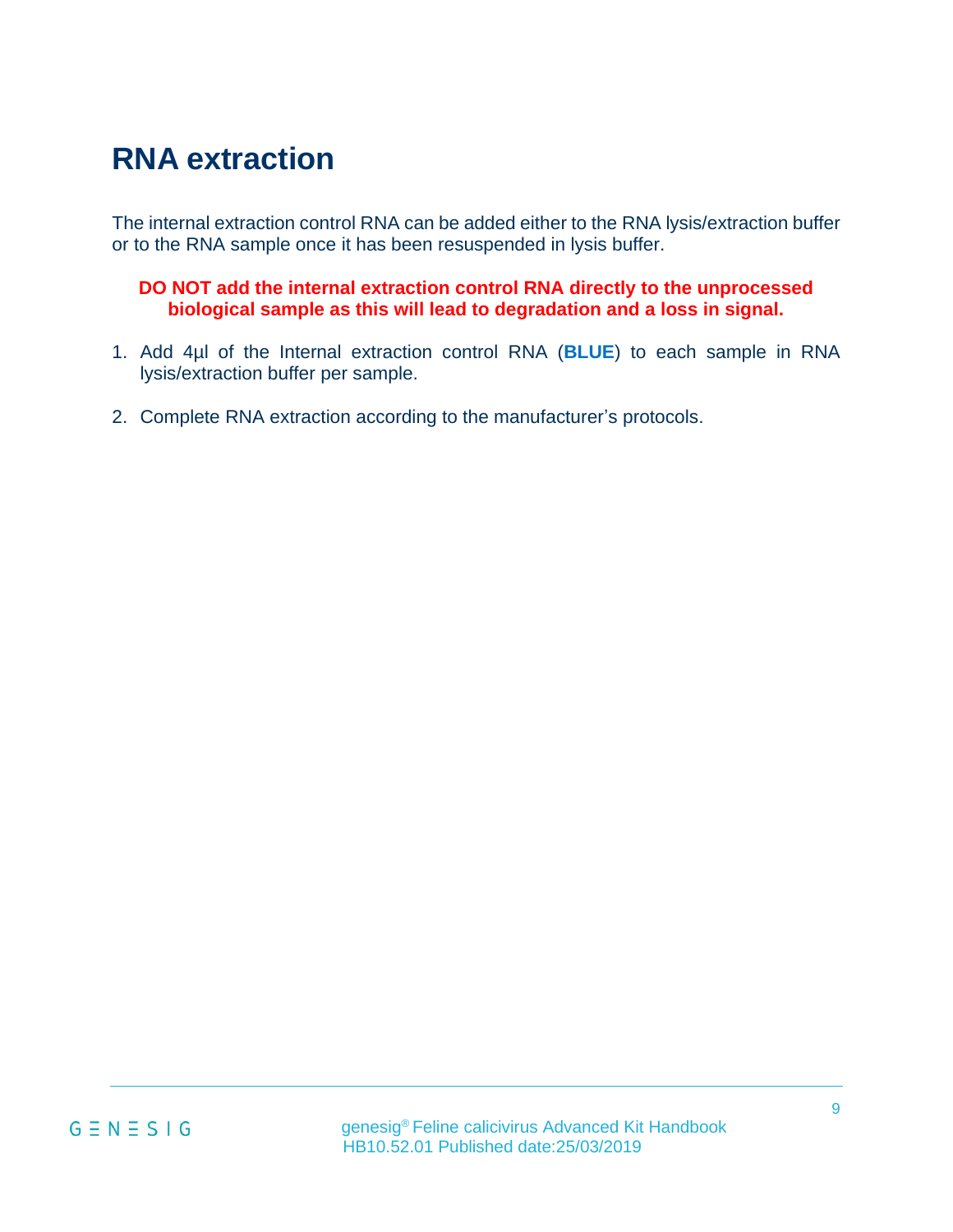# **OneStep RT-qPCR detection protocol**

#### **For optimum performance and sensitivity.**

All pipetting steps and experimental plate set up should be performed on ice. After the plate is poured proceed immediately to the OneStep amplification protocol. Prolonged incubation of reaction mixes at room temperature can lead to PCR artifacts that reduce the sensitivity of detection.

**1. For each RNA sample prepare a reaction mix according to the table below:**  Include sufficient reactions for positive and negative controls.

| Component                                                    | Volume           |
|--------------------------------------------------------------|------------------|
| oasig Onestep or PrecisionPLUS Onestep 2X RT-qPCR Master Mix | 10 <sub>µ</sub>  |
| FCV primer/probe mix (BROWN)                                 | $1 \mu$          |
| Internal extraction control primer/probe mix (BROWN)         | $1 \mu$          |
| <b>RNase/DNase free water (WHITE)</b>                        | 3 <sub>µ</sub>   |
| <b>Final volume</b>                                          | 15 <sub>ul</sub> |

**2. For each RNA sample prepare an endogenous control reaction according to the table below (optional):**

This control reaction will provide crucial information regarding the quality of the biological sample.

| <b>Component</b>                                             | Volume   |
|--------------------------------------------------------------|----------|
| oasig OneStep or PrecisionPLUS OneStep 2X RT-qPCR Master Mix | $10 \mu$ |
| Endogenous control primer/probe mix (BROWN)                  | $1 \mu$  |
| <b>RNase/DNase free water (WHITE)</b>                        | $4 \mu$  |
| <b>Final volume</b>                                          | $15$ ul  |

- **3. Pipette 15µl of these mixes into each well according to your qPCR experimental plate set up.**
- **4. Prepare sample RNA templates for each of your samples.**
- **5. Pipette 5µl of RNA template into each well according to your experimental plate set up.**

For negative control (NTC) wells use 5µl of RNase/DNase free water. The final volume in each well is 20µl.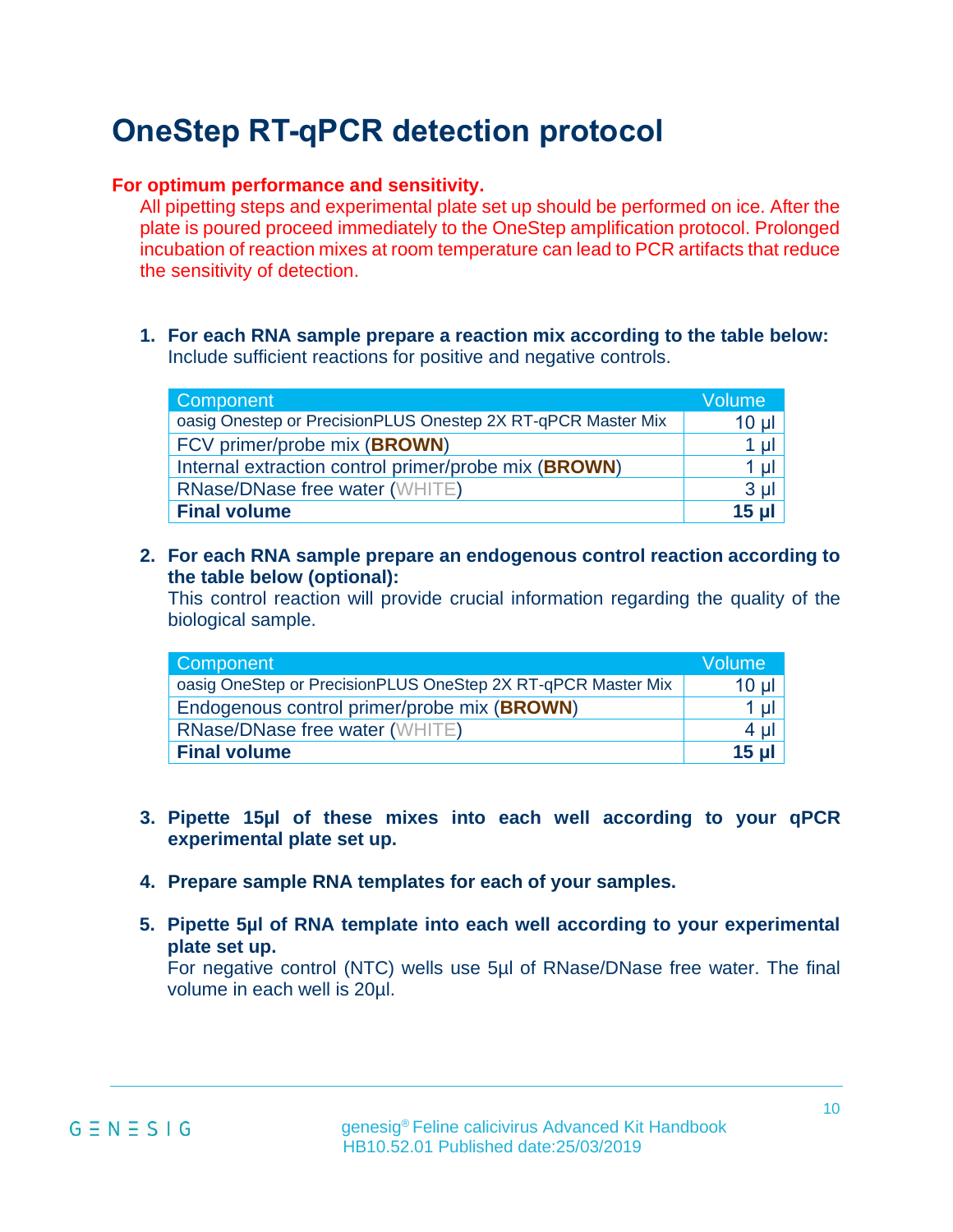**6. If a standard curve is included for quantitative analysis prepare a reaction mix according to the table below:**

| Component                                                    | <b>Volume</b>    |
|--------------------------------------------------------------|------------------|
| oasig OneStep or PrecisionPLUS OneStep 2X RT-qPCR Master Mix | $10 \mu$         |
| FCV primer/probe mix (BROWN)                                 | $1 \mu$          |
| <b>RNase/DNase free water (WHITE)</b>                        | $4 \mu$          |
| <b>Final volume</b>                                          | 15 <sub>ul</sub> |

#### **7. Preparation of standard curve dilution series.**

1) Pipette 90µl of template preparation buffer into 5 tubes and label 2-6

- 2) Pipette 10µl of positive control template (RED) into tube 2
- 3) Vortex thoroughly
- 4) Change pipette tip and pipette 10 µl from tube 2 into tube 3
- 5) Vortex thoroughly

Repeat steps 4 and 5 to complete the dilution series

| <b>Standard curve</b>                  | Copy number            |
|----------------------------------------|------------------------|
| Tube 1 Positive control ( <b>RED</b> ) | $2 \times 10^5$ per µl |
| Tube 2                                 | $2 \times 10^4$ per µl |
| Tube 3                                 | $2 \times 10^3$ per µl |
| Tube 4                                 | $2 \times 10^2$ per µl |
| Tube 5                                 | 20 per µl              |
| Tube 6                                 | 2 per ul               |

**8. Pipette 5µl of of standard template into each well for the standard curve according to your plate set-up**

The final volume in each well is 20µl.

# **One Step RT-qPCR amplification protocol**

Amplification conditions using oasig OneStep or PrecisionPLUS OneStep 2X RTqPCR Master Mix

|             | <b>Step</b>                  | <b>Time</b> | Temp           |
|-------------|------------------------------|-------------|----------------|
|             | <b>Reverse Transcription</b> | 10 mins     | $55^{\circ}$ C |
|             | Enzyme activation            | 2 mins      | $95^{\circ}$ C |
| X 40 cycles | <b>Denaturation</b>          | 10 secs     | $95^{\circ}$ C |
|             | <b>DATA COLLECTION*</b>      | 60 secs     | $60^{\circ}$ C |

\* Fluorogenic data should be collected during this step through the FAM and VIC channels.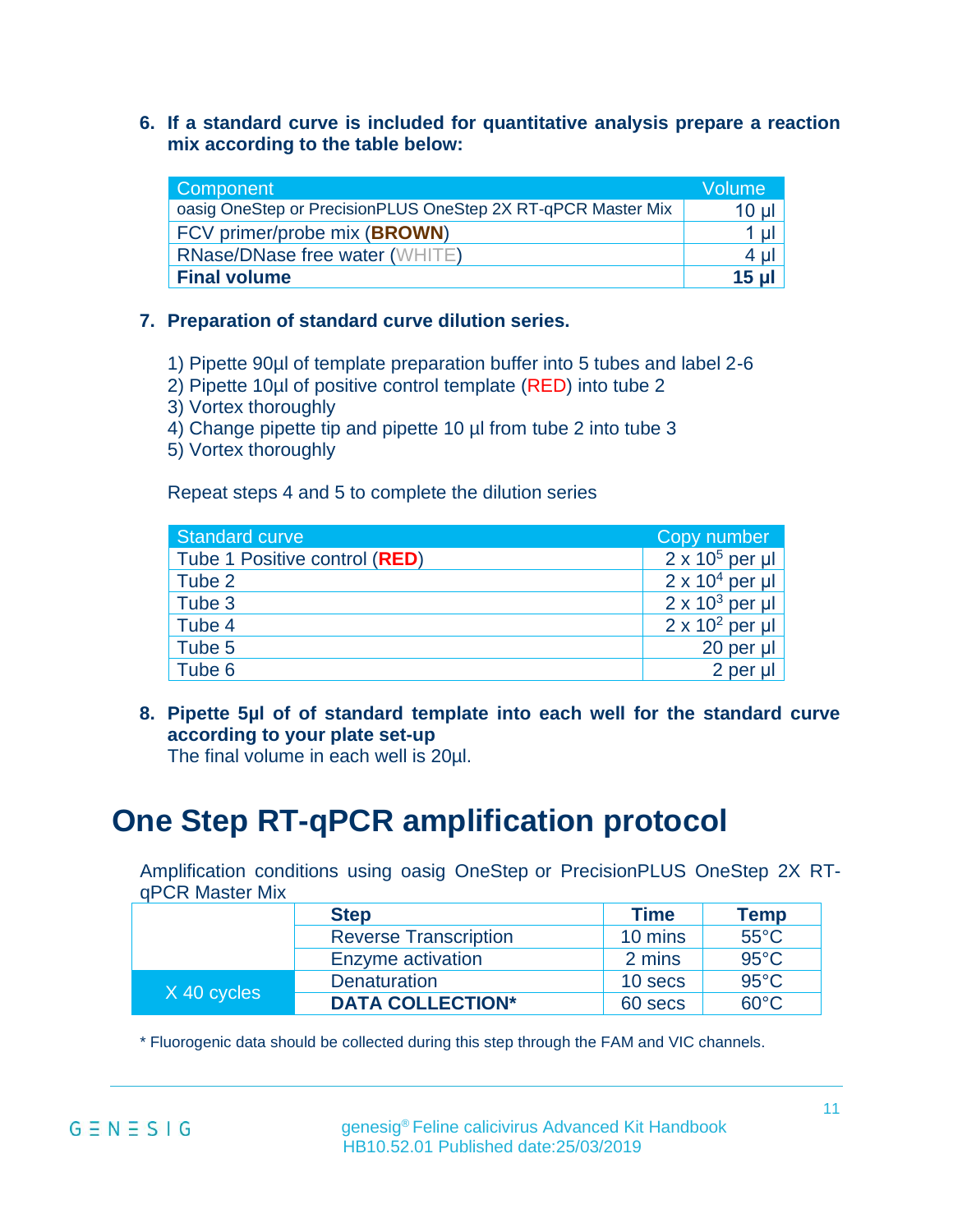## **Interpretation of results**

| <b>Target</b><br>(FAM) | Internal<br>control<br>(VIC) | <b>Positive</b><br>Control | <b>Negative</b><br>Control | Interpretation                                                                                                    |
|------------------------|------------------------------|----------------------------|----------------------------|-------------------------------------------------------------------------------------------------------------------|
| $\leq 30$              | $+ 1 -$                      | ╋                          |                            | <b>POSITIVE QUANITATIVE RESULT</b><br>calculate copy number                                                       |
| $>30$                  | ╋                            |                            |                            | <b>POSITIVE QUANITATIVE RESULT</b><br>calculate copy number                                                       |
| $>30$                  |                              |                            |                            | <b>POSITIVE QUALITATIVE RESULT</b><br>Do not report copy number as this<br>could be due to poor sample extraction |
|                        |                              |                            |                            | <b>NEGATIVE RESULT</b>                                                                                            |

| $+ 1 -$        | $+$ / - |   | $\leq$ 35 | <b>EXPERIMENT FAILED</b><br>Due to test contamination |
|----------------|---------|---|-----------|-------------------------------------------------------|
| $+$ $\prime$ - |         |   | $>35$     | $\ast$                                                |
|                | $\sim$  |   |           | <b>SAMPLE PREPARATION FAILED</b>                      |
|                |         | - |           | <b>EXPERIMENT FAILED</b>                              |

Positive control template (**RED**) is expected to amplify between Cq 16 and 23. Failure to satisfy these quality control criteria is a strong indication that the experiment has been compromised.

\* Where the test sample is positive, and the negative control is positive with a Cq >35, the sample must be reinterpreted based on the relative signal strength of the two results:



If the sample amplifies  $> 5$  Cq earlier than the negative control, then the sample should be reinterpreted (via the table above) with the negative control verified as negative.



If the sample amplifies  $< 5$  Cq earlier than the negative control, then the positive sample result is invalidated, and the result should be determined inconclusive due to test contamination. The test for this sample should be repeated.

#### $G \equiv N \equiv S \mid G$

 genesig® Feline calicivirus Advanced Kit Handbook HB10.52.01 Published date:25/03/2019